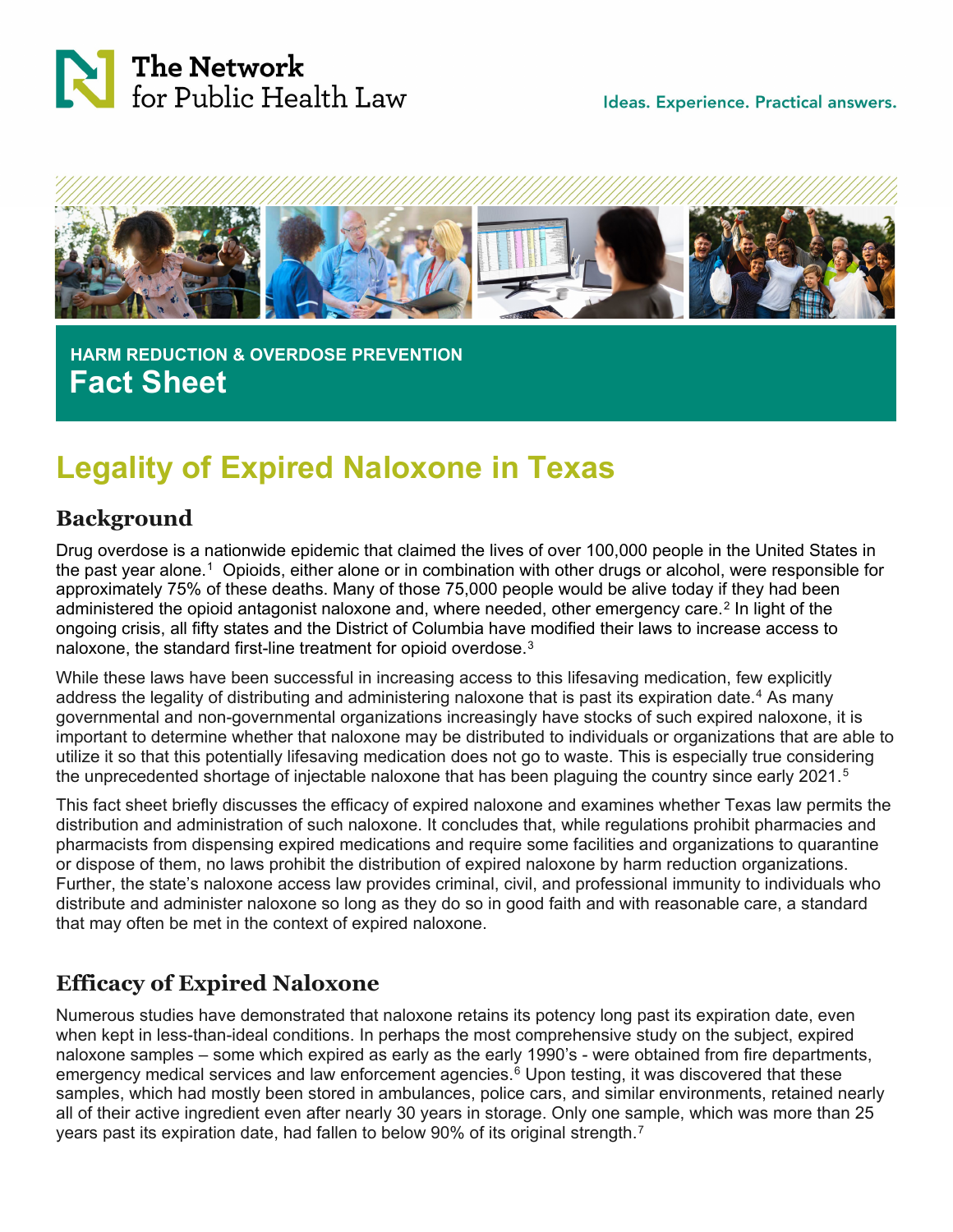While that study was conducted with naloxone vials designed for injection with a needle and syringe, similar results have been obtained with Evzio, an auto-injector device, and Narcan, a nasal spray. Testing on several of these products that were at least one year past their listed expiration date revealed that they all retained greater than 100% of their labeled naloxone concentration. The researchers who conducted that study noted that the data suggests "extending the shelf life of these products" to "aid in avoiding the significant expense of replacing them every two years and also increase the availability" of naloxone in communities. $8$ 

Even extremes of heat and cold seem to do little to impact the efficacy of naloxone. In another study, ampoules of naloxone were cycled through repeated heating and cooling cycles for 28 days. These samples, which had been either repeatedly cooled to around -70 degrees Fahrenheit or heated to around 176 degrees Fahrenheit, "remained at comparable concentrations as ampoules stored at room temperature." [9](#page-3-6)

### **Summary of Relevant Texas Law**

In recognition of the importance of naloxone in addressing opioid-related harm, Texas has taken several steps to increase access to the medication. Texas law permits prescribers to prescribe naloxone and other opioid antagonists, directly or by standing order, to a person at risk of experiencing an opioid-related drug overdose or to a family member, friend, or other person in a position to assist someone at risk of overdose.<sup>[10](#page-3-7)</sup> Pharmacists may dispense opioid antagonists under a valid prescription to the same categories of people.<sup>[11](#page-3-8)</sup> Persons and organizations acting under a standing order may store and distribute opioid antagonists so long as they do not request or receive compensation for the storage or distribution.<sup>[12](#page-3-9)</sup> Pharmacists can request a standing order for naloxone from the Texas Pharmacy Association after completing a one-hour training course. $13$ 

Any person is authorized to possess an opioid antagonist, regardless of whether they have a prescription for it.<sup>[14](#page-3-11)</sup> Any prescriber who prescribes (or does not prescribe) an opioid antagonist or a pharmacist who dispenses (or does not dispense) an opioid antagonist is immune from criminal and civil liability and professional sanctions for the act or omission, or for any eventual outcome from administering the opioid antagonist so long as they act in good faith and exercise reasonable care.<sup>[15](#page-3-12)</sup> Likewise, any person who, in good faith and with reasonable care, administers or does not administer naloxone to someone they believe is suffering an opioidrelated overdose is not subject to criminal prosecution, professional sanction, or civil liability for the act or omission.<sup>16</sup> Emergency services personnel are specifically authorized to administer naloxone where clinically indicated.[17](#page-3-14)

There are no Texas laws specific to expired naloxone, but the state restricts the distribution of expired or out of date medications in several ways. Of most relevance, Class A, B, C, D, and F pharmacies are prohibited from dispensing any drug bearing an expiration date beyond that expiration date.<sup>18</sup> The Board of Pharmacy considers the selling, purchasing, and trading of drugs (or offering to do so) beyond the manufacturer's expiration date violations subject to administrative penalties<sup>[19](#page-3-16)</sup> and grounds for discipline on both a pharmacy's license<sup>[20](#page-3-17)</sup> and an individual pharmacist's license.<sup>[21](#page-3-18)</sup> Assisted living facilities,<sup>[22](#page-3-19)</sup> foster homes,<sup>[23](#page-3-20)</sup> nursing facilities,<sup>[24](#page-3-21)</sup> day activity and health services facilities,<sup>[25](#page-4-0)</sup> residential operations in general,<sup>[26](#page-4-1)</sup> community residential facilities for those on parole,<sup>[27](#page-4-2)</sup> and other community supervision facilities<sup>[28](#page-4-3)</sup> all have rules governing when and how to quarantine or destroy expired medications. The state Prescription Drug Donation Program, which permits individuals to donate unused unit-dose prescription drugs to participating providers for redistribution, is not allowed to accept any expired medication.<sup>[29](#page-4-4)</sup> However, medications can be dispensed from the program so long as the dispensing pharmacist "has determined they are of an acceptable integrity."[30](#page-4-5)

# **Legal Analysis**

Texas law imposes restrictions on the dispensing of expired medications, including naloxone, from pharmacies in Classes A-D and F. Further, several types of facilities are prohibited from distributing or using expired drugs. The state Prescription Drug Donation Program is not allowed to accept donated drugs that are past their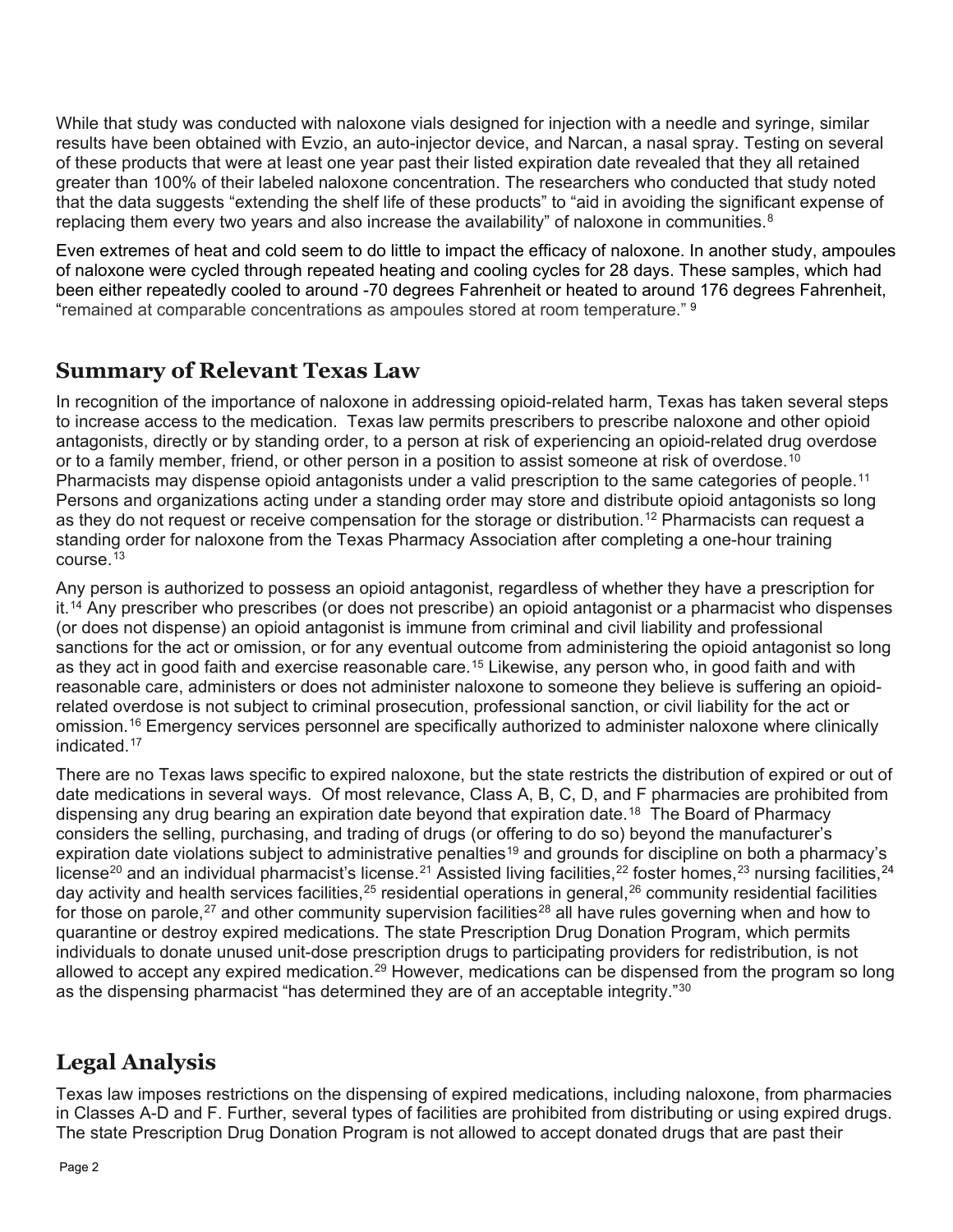expiration date. However, as there is no prohibition on the distribution of expired medication by laypersons, the free distribution of naloxone outside of those circumstances by lay people is not generally prohibited.

Further, Texas's naloxone access law provides that "to the extent of a conflict between this subchapter and another law, this subchapter controls."<sup>[31](#page-4-6)</sup> The law defines "opioid antagonist" as "any drug that binds to opioid receptors and blocks or otherwise inhibits the effects of opioids acting on those receptors." As noted above, naloxone products fit that description long after the manufacturer's expiration date has passed. It is therefore likely that civil and criminal immunity provisions of the naloxone access law apply to expired naloxone to the same extent that they apply to non-expired naloxone, even for pharmacists and others prohibited by other laws from distributing expired medication.[32](#page-4-7)

### **Conclusion**

Certain regulated facilities and programs in Texas are prohibited from accepting, storing, dispensing, and administering expired medications, including naloxone. However, the conflict of laws provision in the naloxone access law appears to extend liability protections for distributing expired naloxone to pharmacists and other distributors to the same extent that it provides liability protections for distributing non-expired naloxone.

The law explicitly allows lay people to engage in the non-sale distribution of naloxone via standing order and allows anyone to possess naloxone. Civil, criminal, and professional sanction immunities would likely apply to those who obtain expired naloxone from lay distributors to the same extent that they apply to non-expired naloxone. Further, these protections extend to anyone possessing naloxone, expired or otherwise, regardless of prescription status.[33](#page-4-8) Finally, people who possess naloxone, expired or not, are permitted to administer it in the event of a suspected overdose.<sup>[34](#page-4-9)</sup>

#### **SUPPORTERS**

Robert Wood Johnson Foundation

**Support for the Network provided by the Robert Wood Johnson Foundation. The views expressed in this document do not necessarily reflect the views of the Foundation.**

**This document was developed by Amy Lieberman, JD, and Corey Davis, JD, MSPH at the Network for Public Health Law's Harm Reduction Legal Project [\(harmreduction@networkforphl.org\)](mailto:harmreduction@networkforphl.org) in April 2022. The legal information provided in this document does not constitute legal advice or legal representation. For legal advice, please consult specific legal counsel.**

<span id="page-2-0"></span><sup>1</sup> National Center for Health Statistics. Vital Statistics Rapid Release: Provisional Drug Overdose Death Counts. 2021; [https://www.cdc.gov/nchs/nvss/vsrr/drug-overdose-data.htm.](https://www.cdc.gov/nchs/nvss/vsrr/drug-overdose-data.htm) Accessed January 18, 2022.

<span id="page-2-1"></span><sup>&</sup>lt;sup>2</sup> Opioid overdose is caused by excessive depression of the respiratory and central nervous systems. Naloxone, a κ- and δ, and μ-opioid receptor competitive antagonist, works by displacing opioids from these receptors, thereby reversing their depressant effect. *See* Chamberlain JM, Klein BL. A comprehensive review of naloxone for the emergency physician. *Am J Emerg Med.* 1994;12(6):650-660.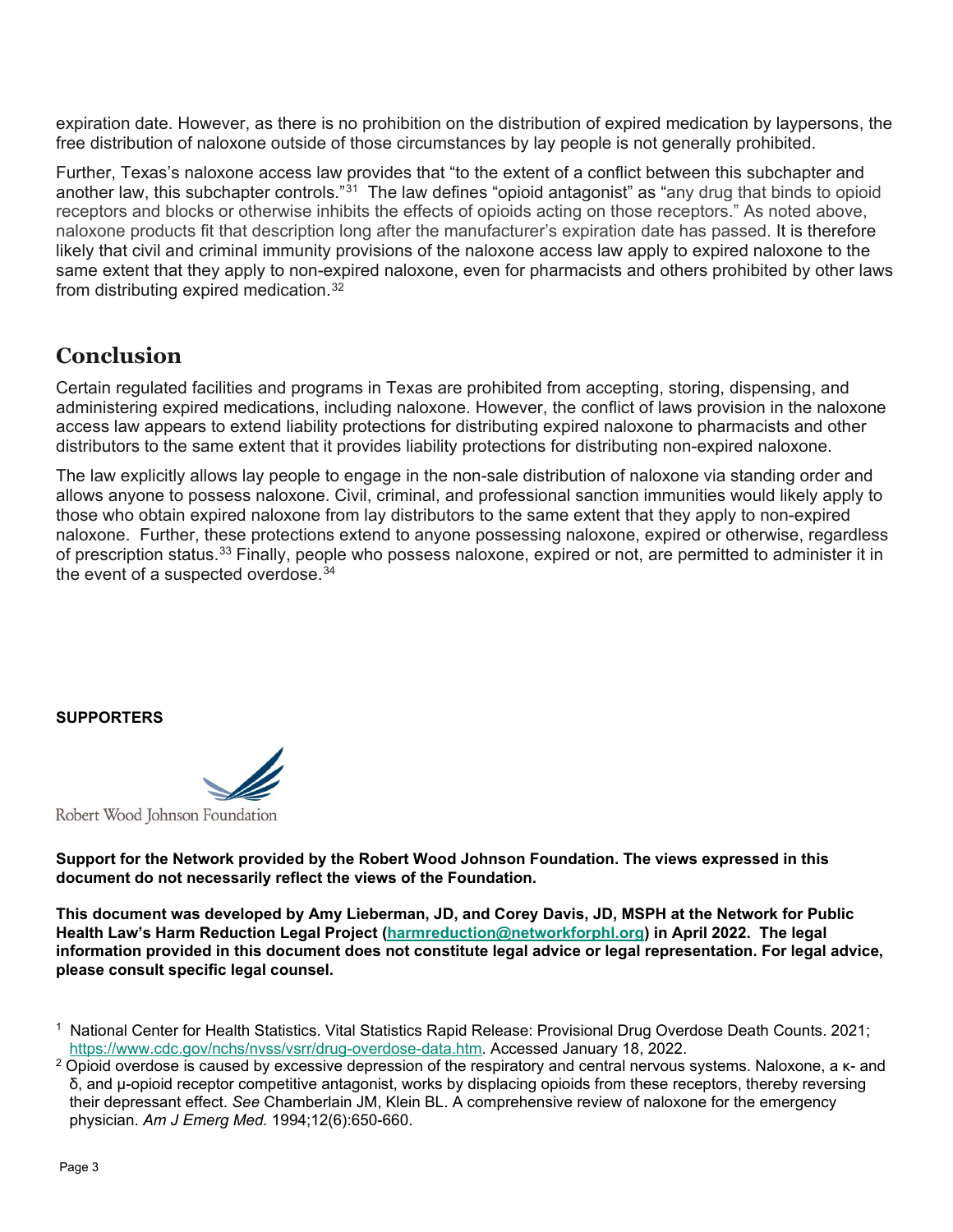- <span id="page-3-0"></span><sup>3</sup> For a comprehensive list of state naloxone access laws, *see* Network for Public Health Law, Legal Interventions to Reduce Overdose Mortality: Naloxone Access Laws. [https://www.networkforphl.org/wp-content/uploads/2021/04/NAL-](https://www.networkforphl.org/wp-content/uploads/2021/04/NAL-FINAL-4-12.pdf)[FINAL-4-12.pdf.](https://www.networkforphl.org/wp-content/uploads/2021/04/NAL-FINAL-4-12.pdf)
- <span id="page-3-1"></span>4 Colorado is a notable exception. There, state law explicitly extends immunity protections to individuals who furnish or administer expired naloxone. *See* Colo. Rev. Stat. § 13-21-108.7(3)(a); Colo. Rev. Stat. § 18-1-712(2)(a). The Colorado Consortium for Prescription Drug Abuse Prevention has created an Expired Naloxone Program toolkit that walks agencies through the process of donating expired naloxone. *See* Colorado Consortium for Prescription Drug Abuse Prevention, Expired Naloxone Donation program, https://corxconsortium.org/projects/expired-naloxone/.
- <span id="page-3-2"></span><sup>5</sup>*See* Kornfeld M. Affordable naloxone is running out, creating a perfect storm for more overdose deaths, activists say. *Washington Post.* August 11, 2021.
- <span id="page-3-3"></span><sup>6</sup> Pruyn S, Frey J, Baker B, et al. Quality Assessment of Expired Naloxone Products from First-Responders' Supplies. *Prehosp Emerg Care.* 2019;23(5):647-653.<br>The potency of that sample, which expired in May 1992, was approximately 89% of that when it was new.
- <span id="page-3-4"></span>
- <span id="page-3-5"></span><sup>8</sup> Mohammad Hossain, et al., Evaluation of Chemical Stability of Naloxone Products beyond Their Labeled Expiration Dates, American Association of Pharmaceutical Scientists presentation at PharmSci 360 Conference (November 6, 2018).
- <span id="page-3-6"></span><sup>9</sup> The study reported the temperatures in Celsius (-20 and 80 degrees Celsius). Lai D, Pham AT, Nekkar Rao PP, Beazely MA. The effects of heat and freeze-thaw cycling on naloxone stability. *Harm Reduct J.* 2019;16(1):17. Similar results were obtained from a previous study. *See* Johansen RB, Schafer NC, Brown PI. Effect of extreme temperatures on drugs for prehospital ACLS. *Am J Emerg Med.* 1993;11(5):450-452.
- <span id="page-3-7"></span> $10$  Tex. Health & Safety Code § 483.102(a).
- <span id="page-3-8"></span><sup>11</sup> Tex. Health & Safety Code  $\S$  483.103(a).
- <span id="page-3-9"></span><sup>12</sup> Tex. Health & Safety Code § 483.104.
- <span id="page-3-10"></span> $13$  Texas Pharmacy Association, Texas Pharmacist Naloxone Standing Order Application. Legality of drug checking equipment in the United States: A systematic legal analysis
- <span id="page-3-11"></span><sup>14</sup> Tex. Health & Safety Code § 483.105.
- <span id="page-3-12"></span><sup>15</sup> Tex. Health & Safety Code § 483.102(c); Tex. Health & Safety Code § 483.10(c).
- <span id="page-3-13"></span> $16$  Tex. Health & Safety Code § 483.106(a).
- <span id="page-3-14"></span> $17$  Tex. Health & Safety Code § 483.106(b).
- <span id="page-3-15"></span> $18$  Class A: "Any drug or device bearing an expiration date shall not be dispensed beyond the expiration date of the drug or device." 22 Tex. Admin. Code § 291.33(f)(2)(A); Class B: "Any drug or device bearing an expiration date shall not be dispensed beyond the expiration date of the drug or device." 22 Tex. Admin. Code § 291.54(f)(3); Class C: "Any drug bearing an expiration date may not be dispensed or distributed beyond the expiration date of the drug." 22 Tex. Admin. Code § 291.76(d)(5)(A)(v); Class D: "Any drug or device bearing an expiration date may not be provided, dispensed, or administered beyond the expiration date of the drug or device." 22 Tex. Admin. Code § 291.93(e)(2)(C); Class F: "Any drug bearing an expiration date may not be dispensed or distributed beyond the expiration date of the drug." 22 Tex. Admin. Code § 291.151(d)(5)(A)(v).
- <span id="page-3-16"></span><sup>19</sup> "The following violations by a pharmacist may be appropriate for disposition with an administrative penalty with or without additional sanctions or restrictions…selling, purchasing, or trading, or offering to sell, purchase, or trade of misbranded prescription drugs or prescription drugs beyond the manufacturer's expiration date: \$1,000." 22 Tex. Admin. Code § 281.65(1)(T).
- <span id="page-3-17"></span><sup>20</sup> Grounds for discipline for a pharmacy license: "...the pharmacy engages in the sale, purchase, or trade or the offer to sell, purchase, or trade of…prescription drugs beyond the manufacturer's expiration date." 22 Tex. Admin. Code § 281.8(b)(4)(B).
- <span id="page-3-18"></span> $21$  Grounds for discipline for a pharmacist's license: "selling, purchasing, or trading, or offering to sell, purchase, or trade…prescription drugs beyond the manufacturer's expiration date." 22 Tex. Admin. Code § 281.7(a)(28)(B).
- <span id="page-3-19"></span><sup>22</sup> "Medications past expiration date or discontinued by physician order must be inventoried for disposition in accordance with state law." 26 Tex. Admin. Code § 553.589(8). "Medications no longer being used by the resident for the following reasons are to be kept separate from current medications and are to be disposed of by a registered pharmacist licensed in the State of Texas…medications that have passed the expiration date." 26 Tex. Admin. Code § 553.261(a)(6)(A)(iii).
- <span id="page-3-20"></span><sup>23</sup> Foster homes must "remove medication on or before the expiration date and store it in a separate locked area until it is destroyed within 30 days." 26 Tex. Admin. Code § 749.1521(7).
- <span id="page-3-21"></span><sup>24</sup> "Medications past an expiration date or discontinued by physician order must be inventoried for disposition in accordance with state law." 26 Tex. Admin. Code § 554.2108(d)(2)(F)(iii).